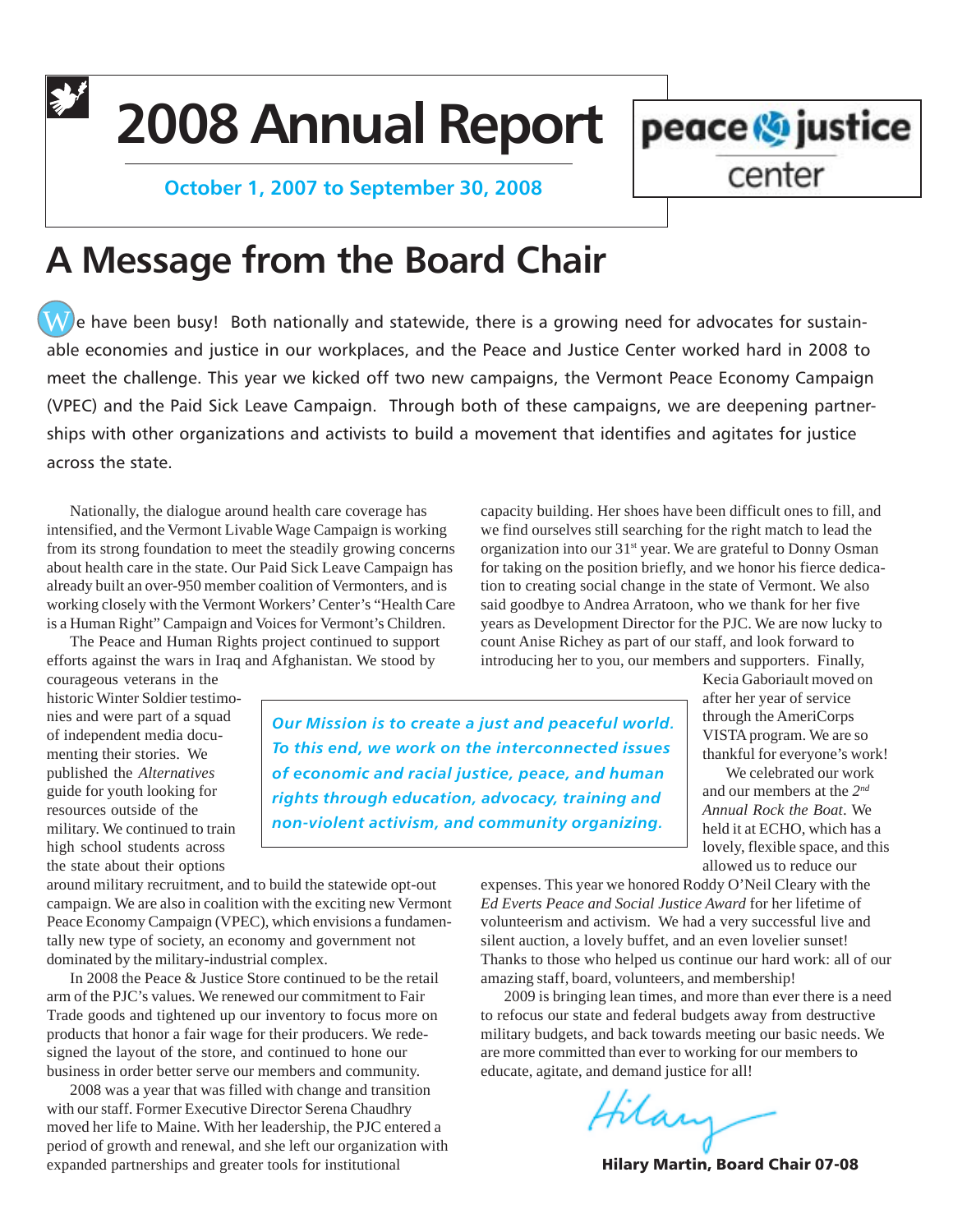# peace (9 justice center

21 Church Street Burlington, VT 05401

802.863.2345 fax: 802.863.2532

www.pjcvt.org wcoe@pjcvt.org

#### **STAFF**

**Serena Chaudhry** *Executive Director, Oct-May*

**Wendy Coe** *CFO, Office Manager, and Newsletter Production Editor*

**Andrea Arratoon** *Development Director*

**Colin Robinson** *Vermont Livable Wage Campaign/ Vermont Economic Justice Project*

**Jen Berger** *Recruiting for Peace Campaign/ Peace & Human Rights Project*

**Kathy Bouton** *Co-Manager, Peace & Justice Store*

**Jennifer Reay** *Co-Manager, Peace & Justice Store*

**Surbhi Godsay** *Store Assistant*

**Kecia Gaboriault** *AmeriCorps VISTA Community Organizer*





*Save the date for our 3rd Annual "Rock the Boat" on September 11, 2009.*



## **Peace & Justice: Major Events & Highlights 2007-2008**

#### Undoing Racism Training

In October 2007, the Peace & Justice Center collaborated with St. Michael's College and the Haymarket People's Fund to host an Undoing Racism Training. Over **35 people** attended the two and a half day training. A spin-off group has been meeting monthly to continue the conversation on race and juxtapose the critical analysis from the training onto other issues, such as the presidential primary.

#### Francis Moore Lappe

The Peace & Justice Center hosted Francis Moore Lappe at its Annual Membership Meeting, November 2007. Approximately **150 people** attended the presentation held at the First Unitarian Universalist Society in Burlington. Lappe spoke about her new book *Democracy's Edge* and our responsibility as a global community for creating scarcity. She described our living democracy as in danger of being thin and challenged us to utilize our fear about the present and future as information to change our habits!



#### Alternatives Book

In the winter of 2008, the Recruiting for Peace Campaign published **750 copies of** *The Alternatives Book,* a resource of non-violent alternatives to military service for high school students. When a draft of this book was reviewed by an Iraq Vet, his first statement after reading it was "I wish there was something like this when I was considering joining." The book is available at no charge to any high school-aged youth.

#### Catamount Health Project

Late 2007 saw the commencement of the innovative insurance model developed by the State of Vermont known as 'Catamount Health'. This plan combines private insurance plans with state premium assistance, with the goal to close the gap on uninsured Vermonters. The Peace & Justice Center partnered with **a group of second year medical students at the University of Vermont to** determine whether providers statewide are well-versed enough to make proper referrals to our constituent base of low income workers. **Ninety-nine surveys** were returned. Despite a generally low level of self-reported familiarity to program specifics, many participants felt somewhat confident in their ability to *access* information on Catamount Health. The Vermont Livable Wage Campaign incorporated this survey data into its analysis of economic justice in Vermont and its advocacy work for low income Vermonters.

#### Woodbury Class and Engaged Community Partner Award

In the winter of 2008, the Peace & Justice Center staff team-taught a Community Organizing & Advocacy class at Woodbury College. This course introduced students to participatory, inclusive approaches to community organizing and advocacy. The work of the Peace & Justice Center provided a case study and source of experiential practice for the course. In the end, **eight students** stirred things up in their communities – one pair of students presented alternatives to military recruitment at a local teen center, another pair advocated for limits on rising foods and gas costs. At their annual Gala, the VT Campus Compact presented the PJC with the *Engaged Community Partner Award* for our work with Woodbury College.

#### UVM Communications Group

The Peace & Justice Center served as a community partner for a group of seniors studying communications at the University of Vermont. **A group of three students worked with PJC staff** over the spring '08 semester to: survey college students about their knowledge of and interest in the PJC; draft a new brochure for the PJC store; and create a blog for the Peace & Justice Center. The students and the center staff had a lot of fun learning from each other!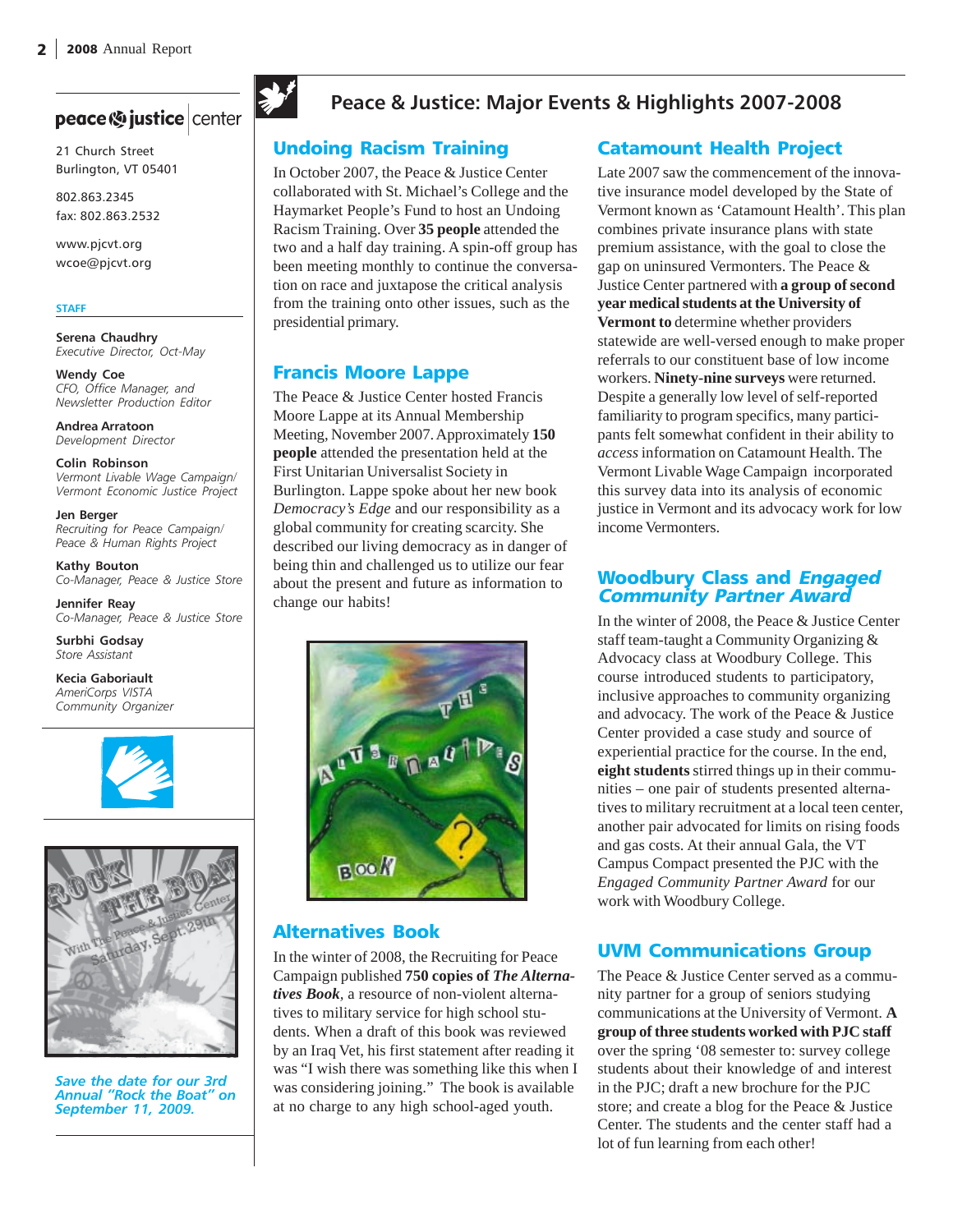## **Peace & Justice: Major Events & Highlights 2007-2008**

#### Equal Time Radio Show

The Vermont Livable Wage Campaign Director, Colin Robinson, hosted a weekly a call-in radio show, *Equal Time*, to a broadbased and active audience of **8,000-10,000 Vermonters** on WDEV. He worked in concert with other local advocate and activist hosts to address issues, events, and trends affecting working Vermonters. Robinson focused specifically on broad issues of economic justice, fair trade, livable wages, and the rising cost of healthcare, childcare, and housing. He attempted to show the connections between war, economics, racism, and economic inequality in Vermont.



#### 'I Ain't Marching Anymore' A Phil Ochs Song Night

The Peace & Justice Center hosted 'I Ain't Marching Anymore: A Phil Ochs Song Night' to mark the  $5<sup>th</sup>$  anniversary of the war in Iraq. Phil Ochs is widely known for writing & performing protest music during the Vietnam War 40 years ago. This event pulled Vietnam War and Iraq War protest music into one show. An audience of nearly **150 people** heard contemporary Vermont musicians perform Phil Ochs' songs and contemporary songs which expressed their opposition to the current war in Iraq.

Ritter Tour

As one of several events commemorating the 5<sup>th</sup> anniversary of the war in Iraq, the Peace & Justice Center toured former UN



Weapons Inspector, Scott Ritter, to three Vermont colleges**.** Ritter, a searing critic of the occupation of Iraq and the dangerous march to war with Iran, spoke to overflowing auditoriums of students and community members at Johnson State College,

Middlebury College and St. Michael's College. Nearly **1,000 people** across the state were touched by Ritter's commentary. The tour was specifically intended to promote public dialogue on Iraq and Iran in the context of his recent trip to the region, US elections, and the lack of media scrutiny around the war.

#### Constitution Reading Group

In the heat of local elections and the 2008 presidential primary, the PJC launched a Constitution Reading group! By engaging community members in discussion and promoting citizen-centered engagement around the US Constitution, the Peace & Justice Center pushed to increase community knowledge about the US Constitution and our civil liberties. **A group of 12 met weekly for six weeks** to discuss creation of the US Constitution, judicial review, privacy rights, criminal procedure, civil rights, free speech, exclusionary immigration, Guantanamo, and the Patriot Act.

### Racial Justice

 Serena Chaudry began a project to better understand the perceptions and experiences of people of color living in Vermont. Throughout the winter and spring, Serena and Master of Social Work Intern, Foresta Castaneda, **conducted focus groups and individual interviews in Chittenden, Washington, Windham, and Addison Counties**. Participants were asked to speak about their negative and positive experiences and what particular areas of concern they would like see the community taking up in further dialogue and action. We plan to release the report in 2009.

#### Educational Workshops, Presentations, and Mentorship

Throughout the course of the year, all four projects of the Peace & Justice Center made community presentations on economic and racial justice, peace, and human rights at venues around the state ranging from churches to college classrooms, to youth shelters to Rotary Clubs.

The PJC also hosted, trained and mentored students through internships, work study and volunteer positions. See lists on pages 5 & 8.

# peace <a>b</a> justice | center

#### **BOARD OF DIRECTORS '07-'08**

**Linda Ayer** *Baker*

**Drew Cameron** *student, artist, Iraq War vet*

**Dan Goossen** *Intervale Compost Project*

#### **Traci Griffith**

*Asst. Professor of Journalism & Mass Communication at St Michael's College*

**Brian Hsiang**

*Recycle North Youth Build High School Teacher*

**Alyx Lyons** *UVM business manager*

**Hilary Martin- chair** *Organic Farmer*

**Janet Munt** *Psychotherapist, Former State Senator*

**Anthony Pollina** *Radio Talk Show Host, Founder of Rural VT*

**Sydnee Viray** *UVM Career Counselor*

**Ed Everts -** *emeritus*

**Gene Bergman -** *emeritus*



#### *Colin,*

*Thanks so much for coming to speak to our class! You are a totally engaging presenter, thoroughly knowledgeable about livable wage, and it's clear to me our students got a lot out of your visit. Thank you!*

**– Jean Sienkewicz, Champlain College Instructor**

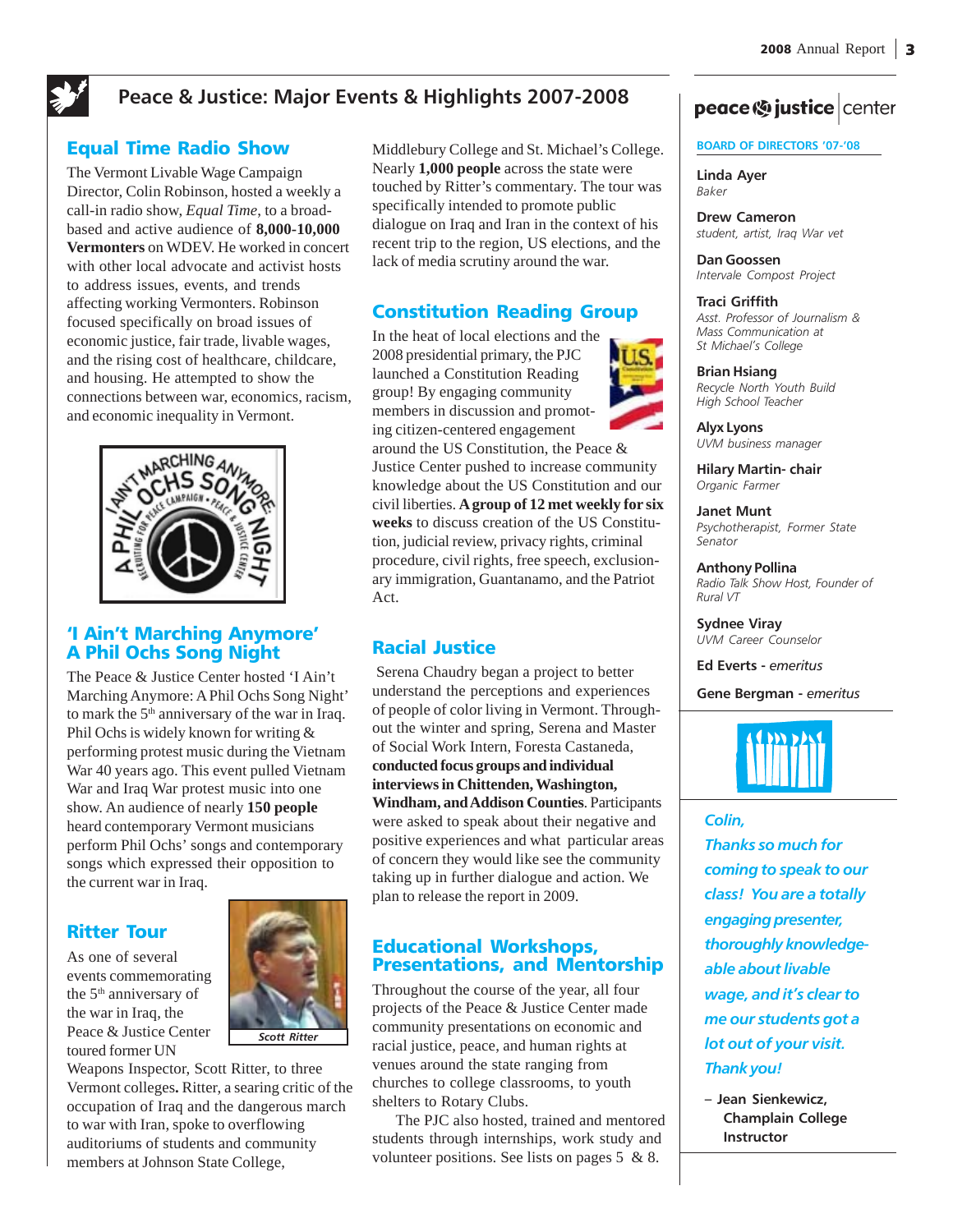#### *Foundations*

Anne Slade Frey Ben & Jerry's Foundation Block Foundation Haymarket People's Fund New Visions Sisters of Mercy United Church of Christ Vermont Community Foundation/ Kokoro Fund Vermont Community Foundation/ Successful Communities Walter Cerf Community Fund

#### *Collaborators and Allies*

Addison County Citizens for Alternatives to Military Service AFSCME Local 1343 ALANA Community Organization, Brattleboro ALANA Student Services, UVM Alternatives to Recruitment in the Military American Friends Service Committee Americorps VISTA Association of Africans Living in Vermont Burlington Community and Economic Development **Office** Burlington Education Association/VT-NEA Chittenden Community Television(CCTV) Community College of Vermont Economic Analysis and Research Network (EARN) Equal Time Radio Show First Unitarian Universalist Society Green Mountain Veterans for Peace High Road Vermont Iraq Veterans Against the War Johnson State College, Title III Grant Kids Are Priority One Coalition Middlebury College: Sociology/ Antropology Dept, International Studies Program, Ross Commons, Cook Commons, Rohatyn International Center National Partnership for Women & Families St Michael's College Edmundite Center for Peace & Justice St Michael's College Peace & Justice Center Seven Days United for Peace and Justice United Professions/AFT Vermont VT Businesses for Social Responsibility (VBSR) VT Commission on Women VT Network Against Domestic & Sexual Violence Vermont Public Radio VT Workers' Center Voices for Vermont's Children Women's International League of Peace & Freedom, Burlington Woodbury College



# **Vermont Livable Wage Campaign – 2008 Highlights**

In May '08, after months of actions and the November 2007 livable wage victory for paraeducators, the Burlington school food service and custodial workers of AFSCME Local 1343 won an agreement that will bring all of its members up to a livable wage by the end of the contract. This exciting win was the culmination of our three and a half year campaign helping to win livable wages for all Burlington school support staff. The school board directly cited the fact that the issues of gender inequity were so clear and well articulated throughout the campaign that they helped secure the win. The starting wage for food service workers over the four years of the contract will rise from approximately \$8.50/hr to \$15.23/hr.

We launched a Paid Sick Day for Vermont campaign. In an effort to expand our economic justice work beyond wages, we began a close partnership with Voices for Vermont's Children and the Vermont Workers' Center to achieve guaranteed paid sick days for all Vermont workers. During the summer we knocked on hundreds of doors, gathered hundreds of petition signatures, built a strong, broad coalition of nearly a dozen organization, helped conduct a phone survey on paid sick days with the Center for Rural Studies and partnered with the UVM Medical College on a public health study of paid sick days.

We supported and saw the creation of the Basic Needs Budget Technical Advisory

Council, a legislative advisory group set up to evaluate the Basic Needs Budget to make sure the proper data sets are being used and that the methodology created in the1999 summer study group is still correct and current. The Basic Needs Budget is the source of the livable wage figures and comes out every two years. We monitored, attended and testified at all the Council meetings and were pleased with the majority of the slight revisions made by the group.

From February through May, we hosted Equal Time Radio a weekly live one hour call in show on WDEV (550AM) in Waterbury. This provided a great opportunity to facilitate a conversation about economic justice. During the four months we hosted, we interviewed Barre granite workers, Burlington food service workers, Brattleboro high school students fighting against child labor, housing advocates, child nutrition advocates, and a handful of elected officials.

• We launched the new and much improved www.vtlivablewage.org website. Thanks to the great work of workstudy student Kristance Harlow, our new website looks fresh, is easy to update and provides for easier navigation.

Using our popular education curriculum, we d nearly 1000 Vermonters across the livable wages, gender wage equity, , and racial wage equity.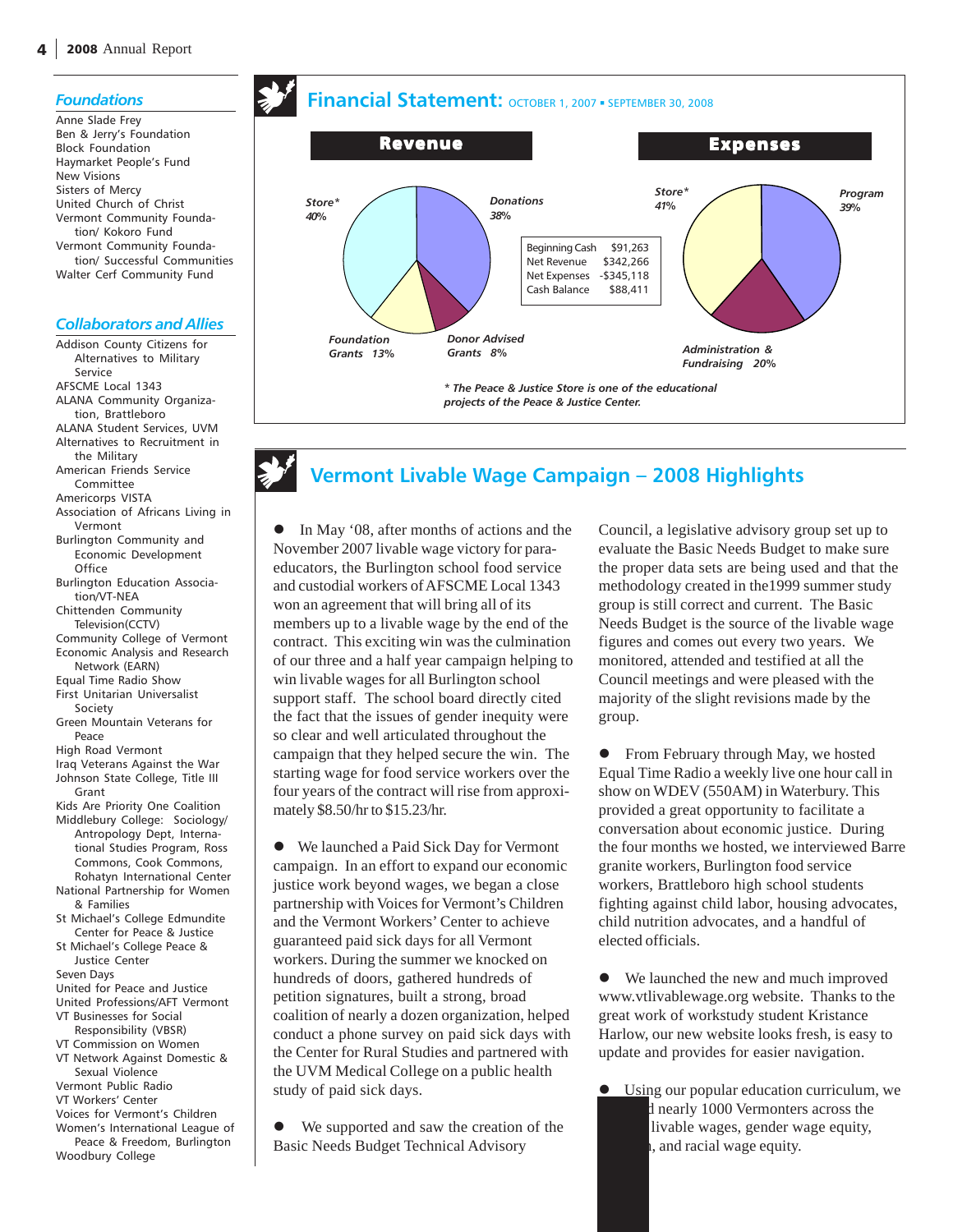*Jen,*

## **Peace & Human Rights Project – 2008 Highlights**

• In February, the Recruiting for Peace Campaign (RFPC) published *The Alternatives Book*, a Vermont-based resource for alternatives to military service. Copies are available for sale at the Peace & Justice Store; it is provided for the cost of postage if used for educational purposes.

In March, Jen Berger attended Winter *Soldier: Iraq & Afghanistan*, in Washington DC – three and a half days of testimonies from veterans and active duty soldiers and marines about what life in the military is really like. Jen set up live feeds of the event by local public access stations throughout the state.

At *Winter Soldier*, Jen filmed the testimonies and interviewed 5 veterans about their experiences with recruiters. Each story is different and compelling. The edited version of these interviews will be used to educate youth about military recruitment and enlistment in Vermont.

 $\bullet$  Two interns spent the summer developing a plan for the fall's high school Opt Out Awareness Campaign. In the fall, we tabled at 8 schools in 6 weeks. All of the schools were new relationships.

• With the help of a UVM intern, we determined which Vermont high schools are at the highest risk of recruitment based on

socio-economic statistics and actual recruitment numbers since 2004.

• RFPC continued to share truth in military recruitment and enlistment with Vermont high school students. Among other things, we visited Burlington High School classrooms, had Chat & Chews at the Spectrum Youth & Family Services Drop-In Center, participated on a panel discussion at Mt. Abe high school after an all day simulation of war.

 $\bullet$  In the fall, the RFPC participated in a full day Truth in Military Recruitment training with Oskar Castro of the American Friends Service Committee's Philadelphia office. As a result, the collaboration between RFPC and the AFSC's Montpelier office deepened.

• PHRP became a founding member of the Vermont Peace Economy Coalition. The VPEC was formed after a demonstration on May 1, 2008, when all 29 ports on the US west coast were shut down by the International Longshore and Warehouse Union (ILWU) to protest the US war on Afghanistan and Iraq. Activists across the country and in Iraq conducted solidarity actions, including in Burlington at the General Dynamics plant.

*Thanks so much for coming to BHS and helping me get the students riled up! We had an excellent week of discussion following your visit. We all learned quite a bit, notonly about recruitment and veterans' experiences, but also about the finer points of analysis and ways to maturely discuss "hot topics." Your visit brought a very valuable dose of reality and relevance to our classroom.*

**– Eve Berinati Burlington High School teacher**



### **Peace & Justice Store – 2008 Highlights**

**• New Peace & Justice Store Mission Statement:** The Peace & Justice Store works to provide products our customers can have confidence in by adhering to strict standards that ensure our goods are Fair Trade, environmentally-friendly, educational, or inspire empowerment.

z This was our first full year using a **Point of Sale System!** This system helps keep track of inventory, analyze data around hours of operation, product turnover, and vendor viability. It has been an invaluable asset!

• In April 2008, Jennifer and Kathy went to **Chicago** for the **Green Festival**. It was

enlightening. They visited with many Fair Trade and environmentally-friendly vendors. Best of all were the visits with two Fair Trade stores: *The Fair Trader*, in Hyde Park in South Chicago and the *Green Heart* in downtown Chicago, where many valuable ideas were exchanged about merchandise and marketing.

z **New Fair Trade and Locally-made Companies:** *Monsoon Vermont, Global Mamas, Peace Coffee, Mata Traders, Malia Designs* are new Fair Trade companies we discovered on the trip to Chicago. *Sol Mates Socks*, and *Flash Bags* are two new local Vermont companies. *Monsoon Vermont* is both a Fair Trade and local Vermont Company!

#### *Workstudy & Interns*

Josh Appelbaum Stephanie Bana Foresta Castaneda Hillary Clarke Ashley Cox Jon Cusick Kristance Harlow Winter Heath Emily Jakubowics Viola Kaci Erik Kojola Sydney Leonard Jessica Metz Jim Montague Greta Moore Gisele Nelson Dylan Novelli Laura Quinn Juliana Robbins Rachel Ruggles Cayla Tepper Max Tracey Kylie Vanerstrom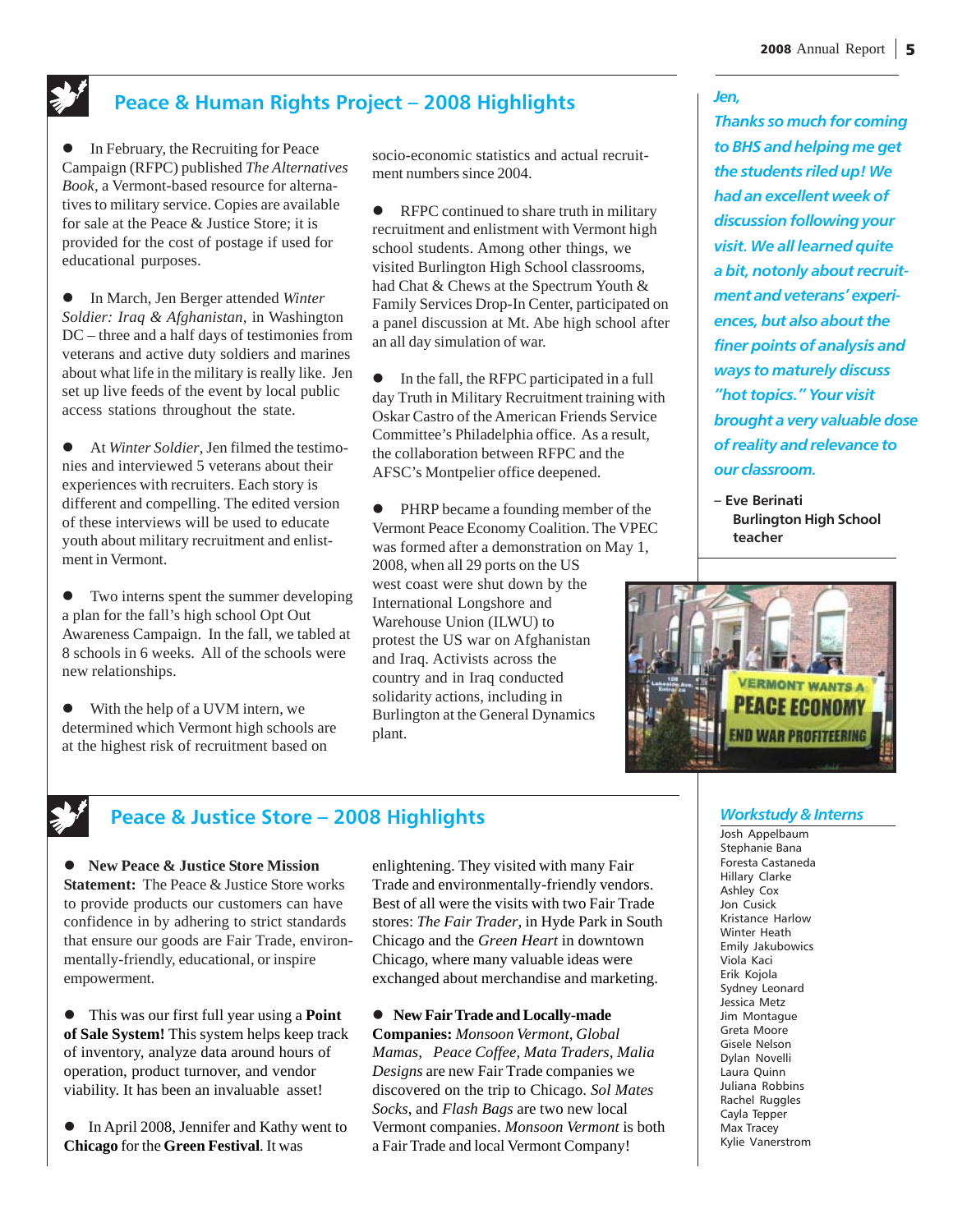Thank you to the members of the Peace & Justice Center. You are partners in our work for peace, human rights, and racial and economic justice.

**MEMBERS**

#### Martha Abbott Rich Abete and Dianne Jabar Gary Abramson Bonnie Acker and John Davis Danny Albert and Sue Linsky Susan and Peter Alden Jo Alexander Judd Allen Patricia Passmore Alley Miriam Almeleh Naomi Almeleh Abbas and Susan Alnasrawi Richard Alther and Ray Repp Carol Altobelli and Penny Libercent Karen Amirault and Kevin Kelley Roger & Susan Anderson Sharon and Jerry Anderson Ann Andersson Carl and Rosalind Andreas Peter Anthony Katherine Arthaud Harry Atkinson & Lisa Marchetti Alan Atwood Mike Austin and Jessica Dion Joni AvRutick and Yiota Ahladas Nat and Linda Ayer Betsy and James Bahrenburg Donna Bailey Anne and Paul Bakeman Leslie Baker Keith Ballek Andrew Barker JB Barna and Heidi Pfau Diana Barnard Kay Barnes Tom and Mary Beth Barritt Kevin Barry Dean Batt Marion Bausch Alison Bechdel Lisa Bedinger and Bonnie Jean Aharonian Kevin Behm Larry & Kathy Beinert Alice Beisiegel Malcolm and Nancy Bell Julie and Jeff Benay Mary Helen Bentley Joanna Berk and John Hinckley John Berkowitz John & Betty Berlenbach Anne and Arthur Berndt Richard Bernstein and Carol Hanley Todd Binzen and Janet Cavanagh Anne & Robert Birkett Karen Bixler Tracy & Chuck Black Eileen Blackwood and Lynn Goyette David Blittersdorf & Jan Blittersdorf Stuart Blood and Li Sheu Christiana Bloomfield

Tiffany Bluemle & Liz Shayne

Liz Blum & Nelson Kasfir Debra Blumberg and Michael Healy Kathryn Blume and Mark Nash Jim Blynt Brian & Brooks Boardman Gary Boardman Charles & Judy Bond Lucille Bonvouloir, RSM Adam & Rita Bortz James J Bosek Janet Botula & Alan Terry Bouricius and Cate Lamb Marcia Bourne Deborah Bouton and Dan Herman Kirsten & Steve Bower Terrence Boyle and Robin Worn Maris Brayfield-Kittell Vince Brennan and Siobhan Donegan Erica Brinton Charlotte Brody Elise Brokaw Munro and Judy Brook Peter & Nancy Brooks Anne Brown Peggy Brozicevic James Bruce David Budbill and Lois Eby Barbara Bull Sara Burchard Sara Burghoff Cari Burkard & Brad Leathers Steven Burks Sam Burr and Eugenie Doyle Kathleen Bushey and Cal Schneider Pat Buteau and Dotty McCarthy Ginny Callan & Cort Richardson Drew Cameron Douglas & Christine Campbell Ms. Margaret Campbell Roald Cann Peggy Carey Rev. Carole Carlson Nancy Carpenter and Karen Grace Renard Carranza Shane Carruth Tim Carter Jean Cass Barbara Cate Joe Cerasoli Thora Chadwick Betsy & Matt Chapek Rob Chapman & Daniela Caserta Helen Charpentier Alan and Ann Charron Russell Chase Willard Chastain Serena Chaudhry & Jason Halperin Chris & Marcella Chiarello Sheila Boland Chira Dan and Betsy Chodorkoff William Church Ingrid Cichoski Paul Cillo Charles and Barbara Cilwik Brian Cina Mark Ciociola Betty Clark Bill Clark Delia G. Clark Katherine Clark & Bill Bissell Rita & David Clark Virginia Clarke and Ted Lyman

Carol Clauss and David Rosen

Lynne and David Clauss Ann Clay Debra Clemmer Geoff and Nancy Cobden Wendy Coe and Gene Bergman Ben Cohen Peter Coldwell Joanna Cole & Sarah Flynn Bill Coleman Clint Coleman & Bonnie Atwater Tim Coleman Patricia Collier Russell and Victoria Colvin Dani Comey Steve and Mags Conant David and Sally Conrad Ross Conrad John Coon Shelly and Amy Cooper Joey Corcoran Michael Corn and Patty Smith Fernando B Corrada Bob Costantino and Michiko Oishi Phyllis Cote Dan Cox & Casey Blanchard Dianne Crane Fern Crete Fr. Mike Cronogue Carol Crossman Celia Cuddy Knox Cummin and Lucy Andrews Julia Curry Christine Curtis Gus and Iris D'ari Jack Daggitt Peter and Jane Dale Martha Dallas and Lucy Gluck Judy Daloz George and Deborah Dameron Anne Damrosch Ben Dangl Polly Darnell & Willie Jansen Bunny Daubner Sylvia Davatz Robin Davey Rev. Charles Davignon Bob Davis and Monica Sargent Garry Davis Lauren-Glen Davitian and Mark Johnson Ann Day Kathleen Daye MD Suzanne and John DeBrosse Gary DeCarolis Sally DeCicco Kara DeLeonardis Meg Delorme Mary DelPiero Amy Demarest and Fred Magdoff Gerrie Denison Janet Denison Dr Sue Deppe Althea Derstine S'ra DeSantis and Joe Golden Elango Dev & Rebecca Mack Annie & Steve Devoe James DeVoe-Talluto Donald and Judith Dickson Cheryl Diersch Louise Dietzel Thomas and Patricia DiSilvio Prudence Doherty & Thomas Buckley Deirdre Donaldson & Alan Dann Paul Dooling & Sandra Danussi

Bill and Ellen Dorsch Dick Dougherty Dechen Drolkar & David Walker Rosella Duarte Larry Dubois Bernie Dubreuil Dennis & Eileen Dudley Jim Dunn Joe and Betty Dye Jane Earley Jo Edmondson and Laura Mann Betty and Dave Edson Wally Elliott and Phyllis Palmer Russ and Nancy Ellis Llyn Ellison Alan and Linda Elrick Ann & Thomas Ely Ann Emery Christina Erickson Marc Estrin and Donna Bister Ed Everts and Raven Davis John and Jane Ewing Richard Faesy and Ann Bove Mira Fakirananda Gail Falk Nancy Farrell Paul Fassler Jessica & Jim Fecteau Abbott Fenn James and Ann Fingar Jules Fishelman PJ Fisher William Fiske Serrill Flash & Lacretia Johnson Al Florucci Rita Foley Sean & Carole Folley Patricia Fontaine Deep and Kathy Ford Michele and Dick Forman Brian and Linda Forrest Jeffrey Forward Abigail Foulk and Richard Wasserman Roger and Linda Fox John and Kathi Franco Russell Frank Deborah Osmond Frankel Marny Frantz and Bob Rice Bonnie Fraser Edorah Frazer and Michael Rubin Leslie Freeman Walt and Stephanie Freese William & Catherine Freese Elizabeth French Sonya Friedman Harold M. Frost IV Ellen Furnari and Jan Passion Laurie Brands Gagne Jon Gailmor and Cathy Murphy Diane Gayer Keith Gaylord Jim Geier John and Emily Gennari Roger Gibeault and Mary McGinley Charlotte and Ernest Gibson Allen Gilbert and Lila Richardson Sandra & Joel Gluck Mel and Herbert Goertz Gary Golden and Carol Livingston Arnold and Virginia Golodetz Stephen Gonzalez & Linda Oats Dale & Lois Good

Tom Good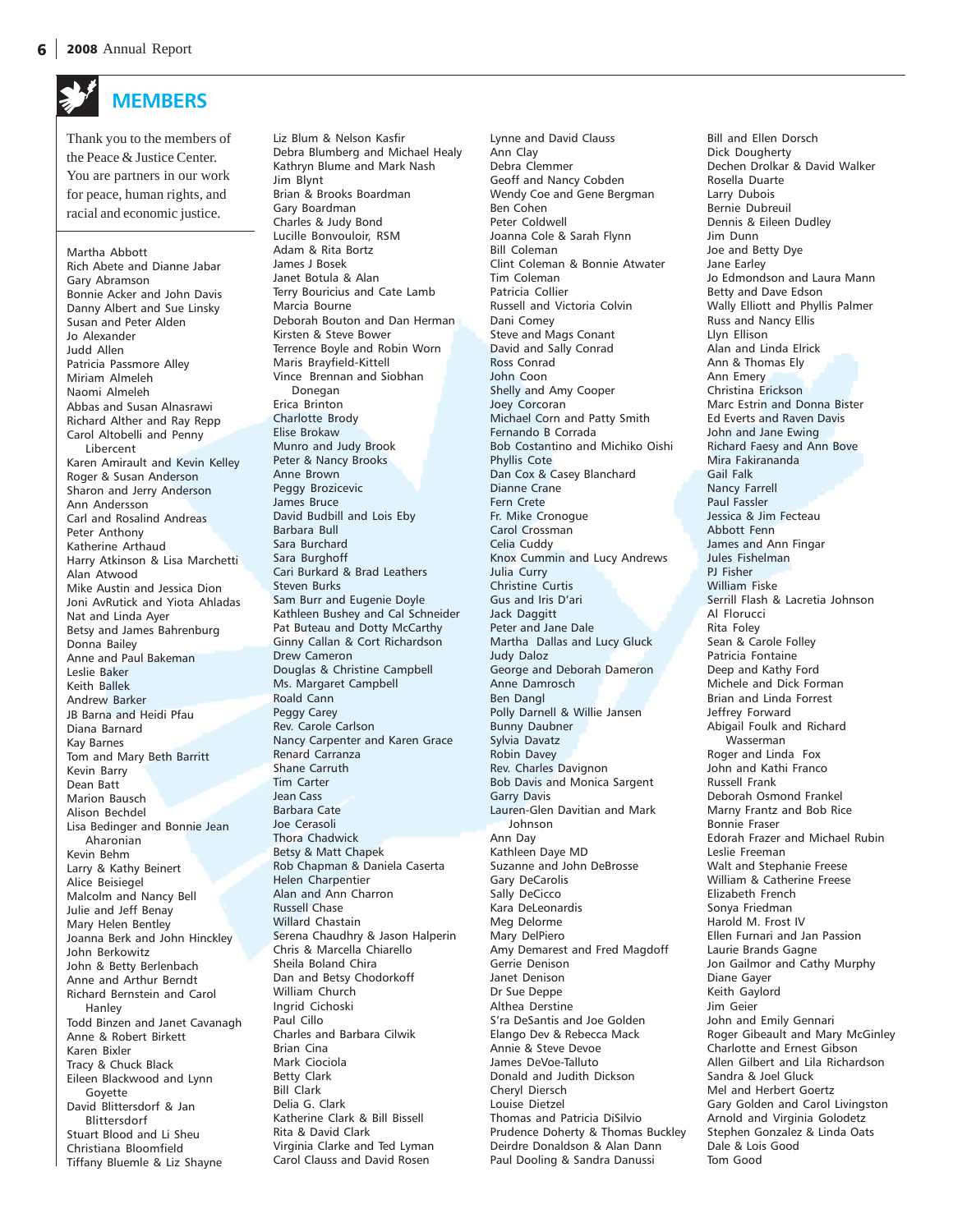# **MEMBERS**

Nat & Caren Goodhue Barbara and Phil Goodman Dan Goossen and Amanda Henchel Charlie and Diane Gottlieb Kelley Goulette & Alison Prine Stacy Graczyk & Ken Picard Joan Grant Nat Grant Daphne Gratiot Barbara Green Jerry Greenfield and Elizabeth Skarie Judy Greensmith Chuck Gregory Carole and Hal Greig James Grevatt & Marybeth Hartmann Marie Griffin Traci Griffith Donald Groll Jean Grosboch Georgene and Paul Grover David Grundy Jim Grundy & Nancy Bruce Jean Guenther Greg Guma Frank Haddleton & Brian Jaffarian Beth Haggart Suzanne Hall Larry & Linda Hamilton Amy Hamlin Recille Hamrell Greg & Hayley Hancock Chris Hanna Kevin Harper & Julie Herr Connie Harrison and Suzanne Leavitt Cindi & Gary Haselton Cynthia and Frank Haselton Francis and Serena Hatch Joey and John Hawkins Laurie & Aaron Hawley Marmete Hayes Helen Head and Tom Mercurio Patricia Heather-Lea and John Lea Joanne Heidkamp and Paul Demers Lee and Sam Hemingway Arthur & Judith Henchel Jane Hendley Cheryl & Ward Heneveld Mariel Hess and Nash Basom Wendy Hess and Michael Monte Paul & Vicki Hill Sally Hillary and Cynthia O'Hara Jerry Himelstein Dorothy Hines Carol Hinson and William Parkhill Ginger Hobbs Philip and Joan Hoff Sylvia and Clem Holden Linda Hollingdale & Mary Loney Madelyn Holmes Jean Hopkins Donald and Mary Ann Horenstein Larry and Jeanne Horvath Matt Howard John Howe and Mary Lou Kete Brian & Jenna Hsiang Peter and Laura Huber Tom Hudspeth and Ginny Mullen Melrose Huff Edith Hunter Will Hunter Fran Huntoon and Cathleen Gent

Allan & Maria Anna Hutchinson Beal Hyde Martha Illick and Terry Dinnan Mary Isham and Steven Adams Mousa Ishaq and Kristin Peterson-Ishaq Donna Iverson Sandy Jacobs & Susan Jacobs Cill Janeway and Catherine Leiser Mary Anne Johnson Tim & Nancy Johnson Antonia Stacy Jolles and Nina Beck Judith & Ben Joseph Anne Judson and Tim Parsons Ellen Kahler & Susanna Weller Maureen Kangley Christine Kaufman Philip & Brigitte Kaukonen Brenden and Kathy Keleher Barbara Kelley Jason Kelley Ned Kelley and Ferris Buck Marion and Franklin Kellogg John Kern and Valerie Hurley Trinka Kerr and Ken Schatz Sally and Rick Kerschner Laura Ann Kiesel Bryan Kieser Renee Kievit-Kylar Warren and Barbara King Marie Kittel Rick Klein Margaret & Carol Klepack Mollie Klepack George & Margaret Klohck Joan Knight Jane Knodell and Ted Wimpey Linda Knutson Gary Kowalski and Dori Jones Deborah Krug Ron Krupp Peter Krusch George Kucewicz & Cathy Salmons Allan and Diane Kunigis Barbara Kunzi Janice Kyle and Hans Himelein J Ladd and Martha Whitney Ross & Christine Laffan Sharon Lamb & Paul Orgel Hank and Molly Lambert John Lamperti Jim Landon Deb Lane Gary Lange and Martha Redpath Henry Lappen Jennifer Larsen & Kara Lenorovitz Mark Larson and Amy Livingston Laurie Larsun and Monica Brager Joseph Lasek & Carina Cartelli Roxie and Gene Lauer Blanche Lavoie and Bonnie Bollman Bennett Law Irene Lawrence Linda Leehman Michelle Lefkowitz and Stuart Weiss Sara Leggett Elisabeth Lehr Jonathan Leonard and Denise Martin Jim Libby Jean Lincoln John Lincoln and Jill Stevens Buff Lindau and Huck Gutman Dennis & Sandra Lindberg Mannie Lionni and Barbara Zucker

Anne Liske and John Cutro Ann Livingston Gil Livingston and Amy Wright Catherine Morris Lloyd Chris Lloyd and Vassie Sinopoulos Robin Lloyd Steve Lobb Anita Long and Dot Brauer Jed Lowy Mark Lucas and Mary O'Brien Tom and Judy Luce Marianne Lust and Deborah Lubar Jody and Willie Lynam Debbie Lynch Jeanne Lynch Alyx Lyons Dianne Maccario Susan MacCormick Carol MacDonald Helen MacLam Steve Madden and Carol Norton Marilyn and David Magnus Martha Maguire Erhard and Sydney Mahnke Patrick & Mary Mahoney Susan Mahoney Arnie Malina Irina Markova and Steven Gold Cynthia Martin and George Longenecker Hilary Martin Rux Martin Marcia Mason Vivian & Chris Mason Janine Mauche-Dumond Sam Mayfield Elizabeth & Stanton McAuslan Kevin McBride Janice McCann Martha McCaughin Paul McClatchey Helen McCreedy Bob McElwain Robert and Gloria McEwen Joy & Ron McGarvey Carol and Richard McKeever Laura McKeon and Kevin Bubriski Larry & Karen Medsker Jim Mendell and Peg Kamens Laura and Don Merit Nick and Bridget Meyer William Mierse & Helen Wagg Muffie and Sandy Milens Billie Miles Cathleen Miller James Miller Roger Miller Ron Miller and Jill Miller Gail Milliken David Goodman and Sue Minter John Mitchelides Katharine Montstream & Alan Dworshak John Moody Ann Moore Jay Moore and Judith Sargent Betty Moore-Hafter Andrea Morgante Danny Morris Julie Mullen Valerie Mullen Emma Mulvaney-Stanak Janet Munt Margaret Munt and Michael Lyman

John Murray and Gail Kinney Sherrill Musty Judith & Allen Myrick Jim and Lois Nassau Dorsey Naylor Barry and Lenora Nelson Radetta Nemcosky Lucy Nichol Bob Nichols Frank Nicosia and Ellen Oxfeld Mark Nolan Elo-Mai Noormets and Kevin Flaherty Karl and Trisha Novak Ann O'Brien Bess O'Brien and Jay Craven Dr. John P. O'Brien Susan Ohanian & Hans Ohanian John A. Olson Erling Omland Bill Orleans and Sue Trainor Nora Ostrander Jeannie Panner Julia Paradiso and John Davis Ann Parent and Charles Parent Nina Parris Jeanne Parsley Joe Patlak and Elke Pinn Fiona Patterson and John Patterson Janet Patterson David Pederson and Karen Pratt Megan Peek and James Trybus Pat and Phil Peek Mark Pendergrast and Betty Molnar Kit Perkins & Andrew & Konstantin Thurber Thomas and Marcia Perry Jane & David Peters Duane and Laura Peterson Laura Philips Bitzi and JohnPeter Phillips Ben Pierce Joy Pile and Gregory Pahl Heather Pipino Jeanne Plo Cecilia Plum Shelia Poettgen Peggy Poffenberger and John Poffenberger Anthony Pollina and Deborah Wolf Margaret Pond & Jim Rader Jon Porter Irwin Post & Melisssa Lovell Marjorie Power Amy and Andrew Powers David Powsner and Shona Marston Carol Ann Price & Santo Santoriello Ryon & Irie Price Adrienne Puches & Mark Floegel Judy and Hans Puck Spence and Fran Putnam Will Raap and Lynette Raap Becky Rabin Jules and Helen Rabin Doug Racine David Racusen Michael Radermacher Susan Raimy Debbie Ramsdell Joanna Rankin and Mary Fillmore David and Louise Ransom Glenn Ravdin Burnett Rawson Ann Reading Marybeth Redmond